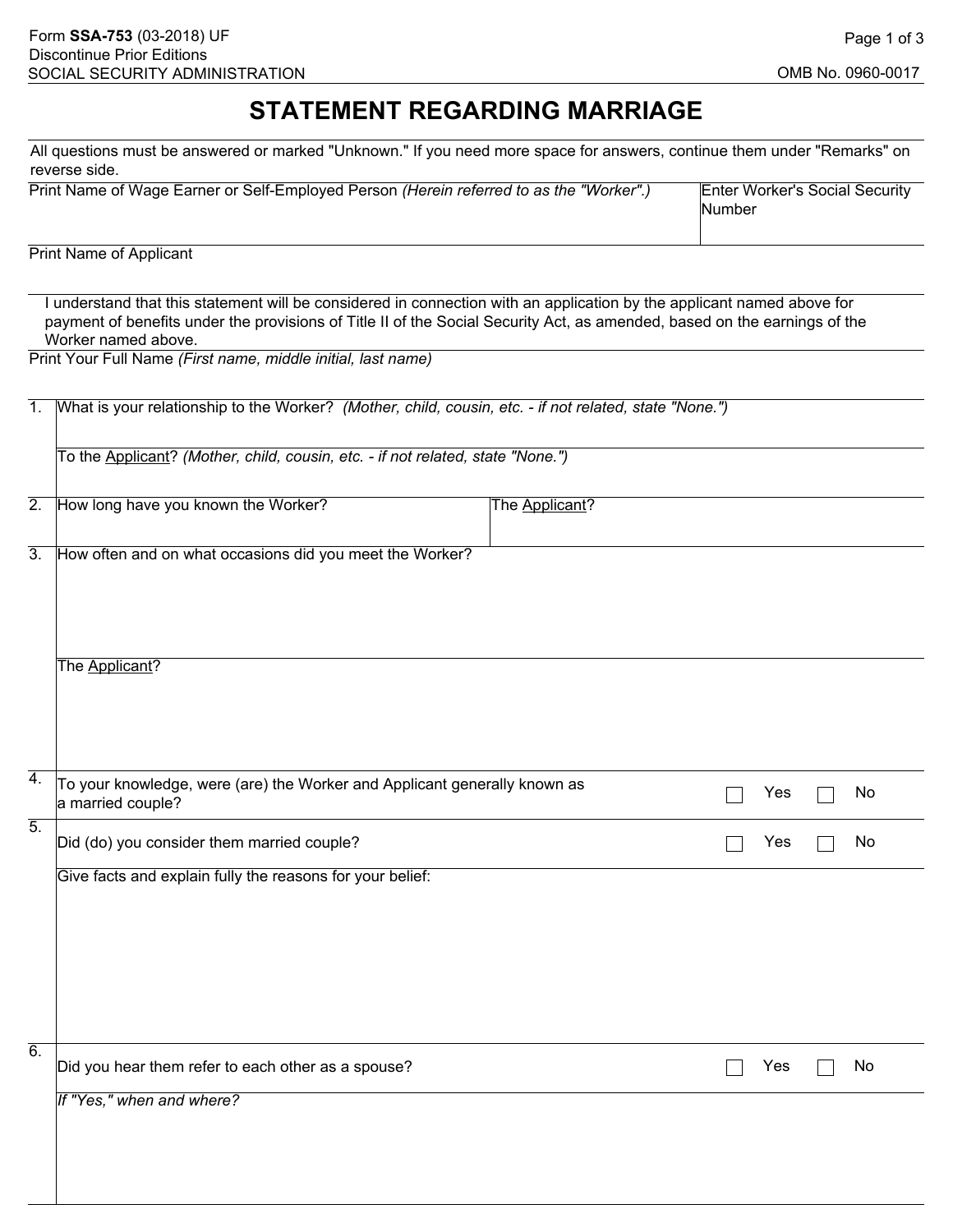|                                                        | Form SSA-753 (03-2018) UF                                                                                                                                                          |                                                                                                                                                                                                   |                                      |                                                        | Page 2 of 3                                            |  |  |
|--------------------------------------------------------|------------------------------------------------------------------------------------------------------------------------------------------------------------------------------------|---------------------------------------------------------------------------------------------------------------------------------------------------------------------------------------------------|--------------------------------------|--------------------------------------------------------|--------------------------------------------------------|--|--|
| 7.                                                     | No<br>Yes<br>In your opinion, did (do) they maintain a home and live together as a married couple?<br>If "Yes," where and when?                                                    |                                                                                                                                                                                                   |                                      |                                                        |                                                        |  |  |
|                                                        |                                                                                                                                                                                    | <b>CITY OR TOWN</b>                                                                                                                                                                               | <b>STATE</b>                         |                                                        | <b>DATES</b>                                           |  |  |
|                                                        |                                                                                                                                                                                    |                                                                                                                                                                                                   |                                      | <b>FROM</b>                                            | <b>TO</b>                                              |  |  |
|                                                        |                                                                                                                                                                                    |                                                                                                                                                                                                   |                                      |                                                        |                                                        |  |  |
| $\overline{8}$ .                                       | If "No," explain.                                                                                                                                                                  | To your knowledge, did they live together continuously?                                                                                                                                           |                                      |                                                        | Yes<br>No                                              |  |  |
| $\overline{9}$ .                                       | To your knowledge, has either the Worker or the Applicant entered into any other marriage?<br>No<br>Yes<br>If "Yes, " give the following information regarding all such marriages. |                                                                                                                                                                                                   |                                      |                                                        |                                                        |  |  |
|                                                        | <b>STATE WHETHER</b><br><b>WORKER OR</b><br><b>APPLICANT</b>                                                                                                                       | TO WHOM MARRIED                                                                                                                                                                                   | DATE AND PLACE OF<br><b>MARRIAGE</b> | <b>HOW MARRIAGE</b><br><b>TERMINATED</b>               | DATE AND PLACE<br><b>MARRIAGE</b><br><b>TERMINATED</b> |  |  |
|                                                        |                                                                                                                                                                                    |                                                                                                                                                                                                   |                                      |                                                        |                                                        |  |  |
|                                                        |                                                                                                                                                                                    |                                                                                                                                                                                                   |                                      |                                                        |                                                        |  |  |
|                                                        |                                                                                                                                                                                    |                                                                                                                                                                                                   |                                      |                                                        |                                                        |  |  |
|                                                        | separate sheet.)                                                                                                                                                                   | Remarks: (This space may be used for explaining any answers to the questions. If you need more space, attach a                                                                                    |                                      |                                                        |                                                        |  |  |
|                                                        |                                                                                                                                                                                    | I declare under penalty of perjury that I have examined all the information on this form, and on any accompanying<br>statements or forms, and it is true and correct to the best of my knowledge. |                                      |                                                        |                                                        |  |  |
|                                                        |                                                                                                                                                                                    |                                                                                                                                                                                                   | SIGNATURE OF PERSON MAKING STATEMENT |                                                        |                                                        |  |  |
|                                                        |                                                                                                                                                                                    | Signature (First name, middle initial, last name) (Write in ink)                                                                                                                                  |                                      | Date (Month, day, year)                                |                                                        |  |  |
|                                                        |                                                                                                                                                                                    |                                                                                                                                                                                                   |                                      | Telephone Number (include Area Code)                   |                                                        |  |  |
|                                                        |                                                                                                                                                                                    | Mailing Address (Number and Street, Apt. No., P.O. Box, or Rural Route)                                                                                                                           |                                      |                                                        |                                                        |  |  |
|                                                        | <b>City and State</b>                                                                                                                                                              |                                                                                                                                                                                                   |                                      |                                                        | <b>ZIP Code</b>                                        |  |  |
|                                                        |                                                                                                                                                                                    | Witnesses are required ONLY if this statement has been signed by mark $(X)$ above. If signed by mark $(X)$ , two witnesses to the                                                                 |                                      |                                                        |                                                        |  |  |
|                                                        |                                                                                                                                                                                    | signing who know the person making the statement must sign below, giving their full addresses.                                                                                                    |                                      |                                                        |                                                        |  |  |
|                                                        | 1. Signature of Witness                                                                                                                                                            |                                                                                                                                                                                                   | 2. Signature of Witness              |                                                        |                                                        |  |  |
| Address (Number and Street, City, State, and ZIP Code) |                                                                                                                                                                                    |                                                                                                                                                                                                   |                                      | Address (Number and Street, City, State, and ZIP Code) |                                                        |  |  |
|                                                        |                                                                                                                                                                                    |                                                                                                                                                                                                   |                                      |                                                        |                                                        |  |  |